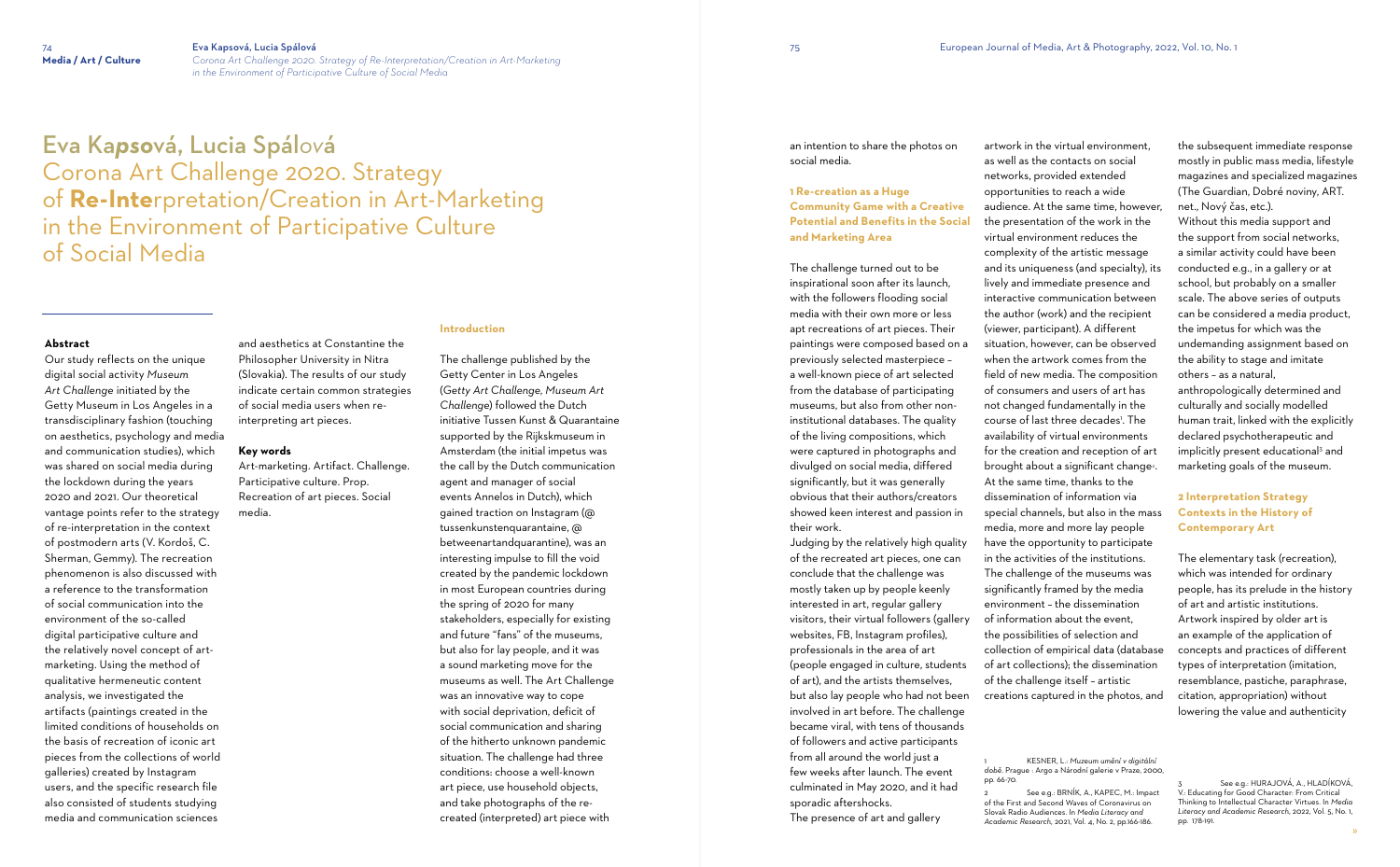of artistic expression. The procedure itself (form) is not a guarantee of quality. The situation in which an artwork finds itself within the context of another artwork, unravels on several planes – the motives include inspiration, affirmative reflection with added meaning and expression, or a controversial, subversive and socially critical followup. The originality of the visual (plastic) shape was not defined as an imperative in all developmental stages of art; artistic creations have been always supported by models, patterns, and canons. The originality based on a distinctive, and often surprising imagination and a specific handwritten (handicraft) expression, became prevalent with the advent of modern art. A verbatim acceptance of parts or quotations of works of art have become part of artistic thinking with the advent of postmodernism. The critique of modernist aesthetics (a critical return to traditional expressions and the onset of conceptual thinking) manifested itself in two areas. These tendencies were related to the sense of relativization of values and their questioning in actuality and in art. The interpretation – or reinterpretation – has been used here as an artistic process (strategy) in which the creator responds to the original work of art, actualizes it in his/her expression and shifts its meaning and expression to accentuate the qualities of the original piece and critically reflect on the current parameters of contemporary society/world. Vladimír Kordoš (born in 1945) was one of the most prominent examples

VALOCH, J.: Tvorba jako interpretace. In VALOCH, J. et al.: *Vladimír Kordoš.* Bratislava : FO ART Bratislava, 2011, pp. 15-47.

the art scene in Slovakia<sup>6</sup>. In the analysis and evaluation of Kordoš's reinterpretations, the cognitive (identification) and potentially interpretative and educational dimension is manifested both in the background (implicitly) and as part of his autonomous expression. He

of the thematization of artistic interpretation in our context, and his work is famous for interpretation as a legitimate and authentic procedure<sup>4</sup> . He was inspired by the works of contemporary and ancient art, which he interpreted in a different medium or form, achieving an intentional shift in the expression and meaning, often with a jest of humour and irony. The significance of Kordoš's work is also considered important in terms of its temporal correlation with the work of internationally acclaimed artist Cindy Sherman (born in 1954). Just like Vladimír Kordoš, she developed her artistic concept in the 1970s, and it too was based on the interpretation of older wellknown works, especially in the field of film, followed by her later (1980s) series titled *Historical Portraits* (1988-1990). Sherman's works have earned worldwide acclaim and have been considered part of postmodern art<sup>5</sup> . Kordoš's work emerged in the totalitarian regime in Slovakia (on the verge of the 1970s and 1980s), and it was described in the theory of contemporary art as an alternative current within late modernism. However, the assessment of Kordoš's initiative could have also been described as a harbinger – or part – of the emerging postmodern and conceptual tendencies on

5 For more information see: *MoMA Learning*. [online]. [2021-05-15]. Available at: <https:// www.moma.org/learn/moma\_learning/cindysherman-untitled-number-228-1990/>.

carried out his interpretations of the works of art in various places, often in the school environment, in the form of staged and performative creations that deviated from the norms of socialist society. The *cognitive* dimension in relation to art history and the *educational* potential of performative creations was, however, not the primary impetus, but it still could act as a reason (tool) for the tacit acceptance of this unconventional work by potential censors. However, these heteronomous aspects, which also included the element of entertainment, cannot be simply excluded from the mental and ideological structure of his artistic statement. The author's primary goal was a distinctive, autonomous artistic expression (shape). Sometimes this expression had hallmarks of a perfectionist performance/ interpretation of the original work of art, and other times it was a careless, spontaneous but thoughtful and ideologically anchored reaction to the original work. The process of setting the body and mind on a shape based on the artistic prototype included empathy with the

6 GERŽOVÁ, J.: Vladimír Kordoš. In VALOCH, J. et al.: *Vladimír Kordoš*. Bratislava : FO ART Bratislava, 2011, pp. 94-100.

atmosphere and poetics of the work, and especially with the character of the portrayed persons, which was manifested by gestures, body positions and facial expressions. The author was concerned with the so-called *living experience of the physical and mental state* and captured the pregnant moment in the position of the characters, which were extracted from the situation in the painting. This experience was preferred by the author over the possible symbolic (symbolic-critical) function of performative expression, extracted from the message of the original work of art. He left a strong impression in the audience with his performative interpretations of Caravaggio's paintings. As notes theorist Jana Geržová, Kordoš's bodily dispositions, physiognomic features and his focus on the visually related types contributed to the effort to remain faithful to the chosen prototype (painting or sculpture). Unlike Cindy Sherman, Kordoš did without complex layers of make-up on his body and face. However, in an effort to achieve a personal (living) physical and mental experience with the example of "inanimate" painting, the author did not succumb to formal imitation, but he motivically and expressively shifted the original form. We can mention his works reinterpreting Caravaggio (*Young Sick Bacchus*, 1980, *Boy with a Basket of Fruit*, 1980), and the broader compositions on the subject of *The Lunch*, 1980 (by Diego Velásquez). One of the most complex opuses includes *The School of Athens*, 1981 (by Rafael).

In his performances, Kordoš used a

principle similar to Caravaggio, who thanks to the special technique and compositional principle (semi-figure) emphasized the reality and physical closeness, drawing the viewers into the painting. He also enriched his portfolio with performances in which he did not perform as a protagonist, but as the author of the scene and director (interpretation of *Madonna and Child* by Giovanni Bellini, 1996, 1997)<sup>7</sup>. One of the features of said performances was that they were primarily intended as a living experience, which means that it was equally important to capture them in photographs and video for recording and documentation purposes, thus acquiring a distinctive expressive and meaningful status and the possibility of dissemination in the network of self-references. The work of Vladimír Kordoš (Figure 1a, Figure 2) and Cindy Sherman (Figure 3) can be compared with the fact that they both worked with similar principles – reinterpretation of a historical image or character, but each implementing a different media framework. The psychological aspects and archetypal experience of the need for the other (a double, a mirror) in the process of searching for identity or self-identification can be seen in the "mania" to imitate<sup>8</sup>. Through deep "imitation", the individual authors pursued their specific artistic goals and delivered

škola výtvarných umení, 2006, pp. 109-122. ART Bratislava, 2011, pp. 94-100.

value-added messages. Sherman's work is dominated by the emphasis on the problem of female identity, and it has a feminist undertone. In the interpretation of Caravaggio's painting Young Sick Bacchus, their intentions overlap but also run in parallel. While Kordoš identified himself with Bacchus as the god of wine symbolized by Caravaggio's self-portrait, Sherman approached the subject by illusively imitating the painting with the generous help of makeup artists. Here, the male elements almost completely overlapped with the female, but Sherman's traits did not disappear. Kordoš abstracts himself from the stage costume details, while Sherman emphasizes them. The characters/portraits selected by Sherman from the history of art and general history are also characterized by the richness and luxury of clothes and the environment – a kind of "glamour aesthetics". This points to the connection between Sherman's creations and luxury fashion brands (Luis Vuitton) 9 and the cooperation with their producers, and thus her participation in fashion marketing. This heteronomizing aspect is virtually absent in Kordoš. In their interpretations, both authors intersect at the level of presence and renewal of cultural memory. Photographer Gemmy Woud-Binnendijk works with a similar effect

<sup>7</sup> RUSNÁKOVÁ, K.: *História a teória mediálneho umenia na Slovensku*. Bratislava : Vysoká

<sup>8</sup> GERŽOVÁ, J.: Vladimír Kordoš. In VALOCH, J. et al.: *Vladimír Kordoš*. Bratislava : FO

<sup>9</sup> GRIFFITH, C.: *The Most Extravagant Vanity Case. Cindy Sherman, Master of Disguise, Puts on a New Face: High-end Designer.* [online]. [2021-05-15]. Available at: <https://www. townandcountrymag.com/style/fashion-trends/ a2375/louis-vuitton-vanity-case/>.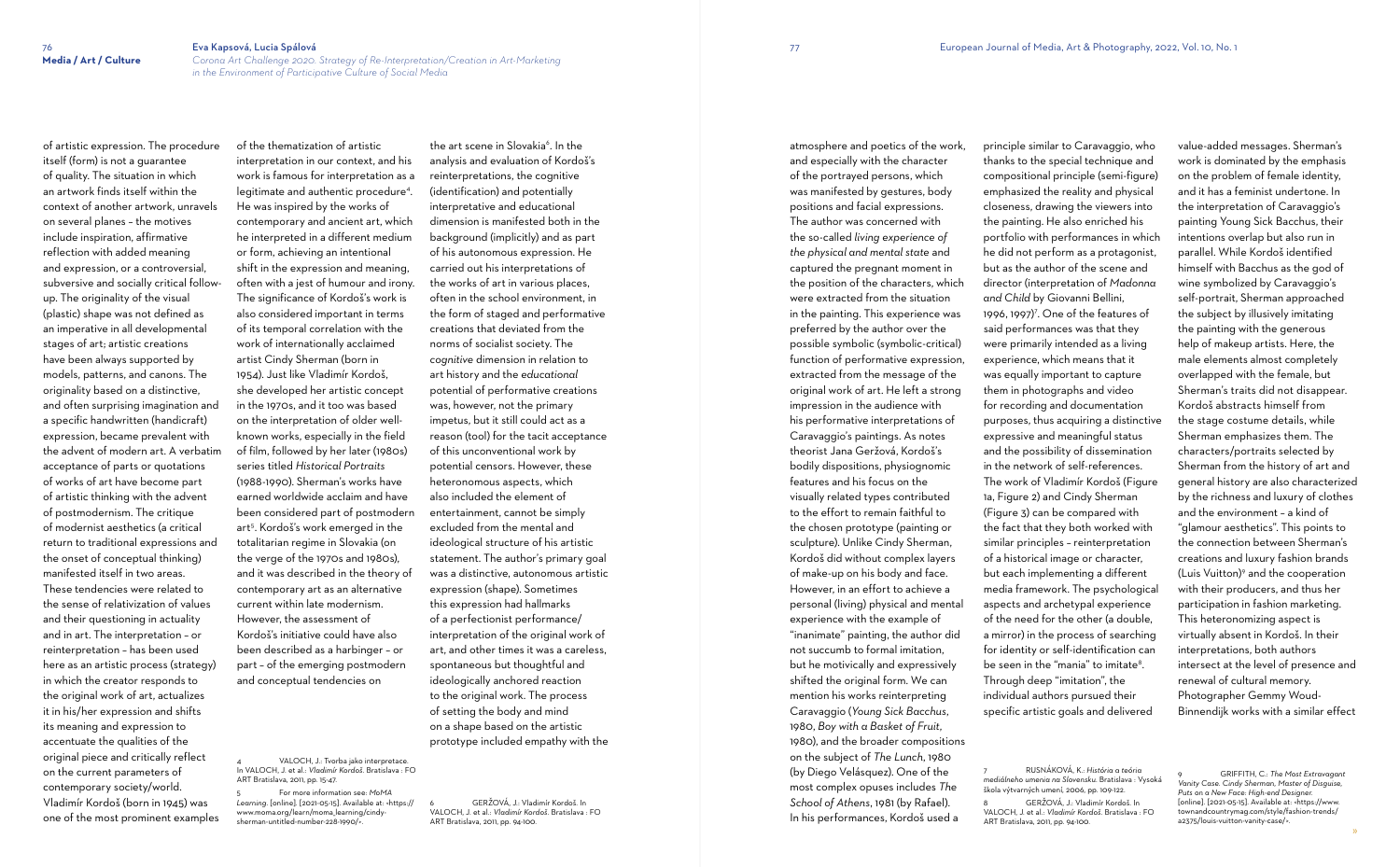When reproducing painting and photography in a virtual environment – in the environment of social media – the specificity of the painting medium is lost, the difference between the old and new medium disappears, and photography and painting are expressively identical. Photography staged in the spirit of painting becomes a substitute for the painting – its simulation/simulacra. At the same time, it has the status/ identity of a photograph<sup>10</sup>.

and intention (Figure 4). Although her work is not based on stylized self-portraits with body positions taken from figures in the history of art, she invited the protagonists who most adequately met the "likeness" condition in terms of their physiopsychological type. The difference between an image from history and a new image is not only acknowledged, but deliberately modelled, and it is opulently arranged and staged in a grand style. She prefers an autonomous image in the area of meaning, i.e., on the plane of continuity and development of references to ancient art. The links with the appropriated artwork range from the most elaborate and precisely modelled imitations to free renditions of the themes through the arrangement of luxury props, but also a sensitive atmosphere of exclusive, luxurious and magical féeria. The author's goal is to achieve a painted expression of staged photography.

10 For more information see: *Gemmy Would-Binnendijk*. [online]. [2021-05-15]. Available at: <https://www.gemmywoudbinnendijk.com/; https://

What marketing potential did the *Art Challenge* have in building the artistic community on social media? Based on the operationalization of the research problem, we decided to use a case study as a methodological procedure. A case study belongs to the methods of qualitative research<sup>11</sup>,

HANCOCK, D. R., ALGOZZINE, B.: *Doing Case Study Research: A Practical Guide for Beginning Researchers*. New York : Teachers College

Gemmy's work with the protagonist selected in the casting, which matches the character in the prototype, is very thoughtful and even sophisticated; the author models the premeditated positions by arranging them in the computer as prototypes. Gemmy's special staging strategy and manipulativetechnical post-production process is a source of aesthetic, artistic, expressive and meaning value. The captivating nature of Gemmy Woud-Binnendijk's photographs is unquestionable, and a sought-after item by the demanding collectors of *staged photography*. In the above examples – whether it is the lapidary factual representations or luxurious variants of reinterpretation – the viewer finds himself in the interspace between the present image (what is presented) and mental image in the memory (a memory of the artwork). And if it is not found there, it may also turn into a challenge to identify and fill the gaps in knowledge (the educationalcognitive effect is transformed into interpretative action). This aspect basically dominated the Museum Art Challenge.

# **3 Art Challenge as a Potential for Digital Marketing by the Museums - A Research Study**

The Getty Center challenge (*Getty Art Challenge, Museum Art Challenge*), following the Dutch initiative by Tussen Kunst

www.youtube.com/watch?v=Kk8gsei3QfU>.

& Quarantine supported by the Rijkskmuseum in Amsterdam, inspired us to conduct a broadly conceived interdisciplinary study of this phenomenon in terms of the concepts used in art marketing, educational gallery pedagogy and online education opportunities for the students of art and related disciplines. Based on the above concepts of transformation of works of art into lay re-interpretations, we wanted to see what methods of composition/staging and/ or modelling of the world in art through imitation, comparison and improvisation (Figure 5-13) were used by the lay users of Instagram. In the closer specification of our research problem, we defined some broader research questions: What artistic methods dominated in the imitation, staging, recreation and interpretation by lay authors on social media and by the students of arts and related disciplines? Can we identify significant hints of the pandemic quarantine (e.g., specific and unique objects) in the props used in the creation of said artwork? What connotative meaning did they have?

it differs from other types of studies (biographical, phenomenological, ethnographic) in that it includes an intensive analysis and description of separate units or system bounded by time and space. According to the recommendations by Yin<sup>12</sup>, we used the so-called collective case study, which is a case study of multiple cases, aimed at exploring the similarities and differences between several instrumental cases. The research material consisted of artifacts created on the basis of the *Art* 

*Challenge* call in March-July 2020: created by the students of media and communication studies and aesthetics at UKF Nitra (N = 141); created and shared by Instagram users (@tussenkunstenquarantaine, @betweenartandquarantine).

### **4 Results**

Press, 2006

In the analysis of the *Art Challenge* phenomenon, all three defining conditions of the event can be observed: selection of artwork, selection of household props and the level of photographic imaging, its dissemination and response on social media. Our analysis shows that people are influenced by sample artwork, models depicted in the early samples, they also pursue originality – presentation of lesser-known works, imitation, improvisation and a deliberate use of controversial types of props; and the dissemination of

12 YIN, R. K.: *Case Study Research and Applications*. New York : SAGE Publications, 2018.

images and responses in the media is characteristic of rankings of quality and originality<sup>13</sup>. When imitating, staging, recreating and interpreting the artwork by amateur authors on social media and in schools, the following procedures and/or motivations turned out to be the most frequent: The selection of artwork was focused mainly on European art from the Renaissance, Baroque and Classicism, but also from the later periods, which were created by realistic and illusory handicraft painting techniques. These classic works generally meet the requirement of faithfulness to reality and were therefore the most accessible for the participants in this social media game to achieve an analogous rendition in the living reality. The works from the field of modern and abstract art, or the works with a significant expressive deformation, were a little scarcer in their selection. However, even works from exotic cultures, those not listed in the databases of world museums, or works from the field of pop culture, comics or graffiti (Keith Haring), were used. These reasons for the lapidary imitability of paintings in which the handwriting and expression of the painting is suppressed or compositionally exaggerated were often decisive

13 ADOMAITE, L., TYMULIS, D.: *People Are Recreating Paintings In This Dutch Instagram Account And Here Are 30 Of The Best Ones*. [online]. [2021-05-15]. Available at: <https://www. boredpanda.com/recreation-art-quarantinetussenkunstenquarantaine/?utm\_source=l. instagram&utm\_medium=referral&utm\_ campaign=organic>.

in the selection of iconic works. Therefore, the works of Caravaggio, Vermeer, but also Leonardo da Vinci or Frida Khalo predominated as model artwork. In principle, the retrograde approach was used in the recreations, as was the case. e.g., in many early Renaissance paintings centuries ago. Many of them were not created on the basis of the author's imagination, but lively and theatrically motivated scenes were used as their prototypes, e.g., the Birth of Jesus, Adoration of the Magi, Baptism of Christ in the Jordan, and other scenes staged on the occasion of church and folk festivities and holidays 14 . These theatrically articulated scenes have become the basis of European Christian iconography and stage scenes. This time round, however, the model articulated in a two-dimensional painting turned back into a staged performance, was captured in a two-dimensional photograph and distributed on social media. The selection of works from the Middle Ages (religious motifs), which were subject to the risk of subversive follow-up due to the inability to fulfill the inimitable charisma of articulation of the transcendent, was less frequent.

However, a situation in which the child (Jesus) in Madonna's arms was substituted by a dog (or other animals), did not necessarily evoke

14 FRANCASTEL, P.: *Figura a místo*. Prague : ARS Praha, 1984, pp. 61-66; KAPSOVÁ, E.: *Konceptuálne tendencie vo výtvarnom umení*. Banská Bystrica : Akadémia umení v Banskej Bystrici, 2002, pp. 83-84.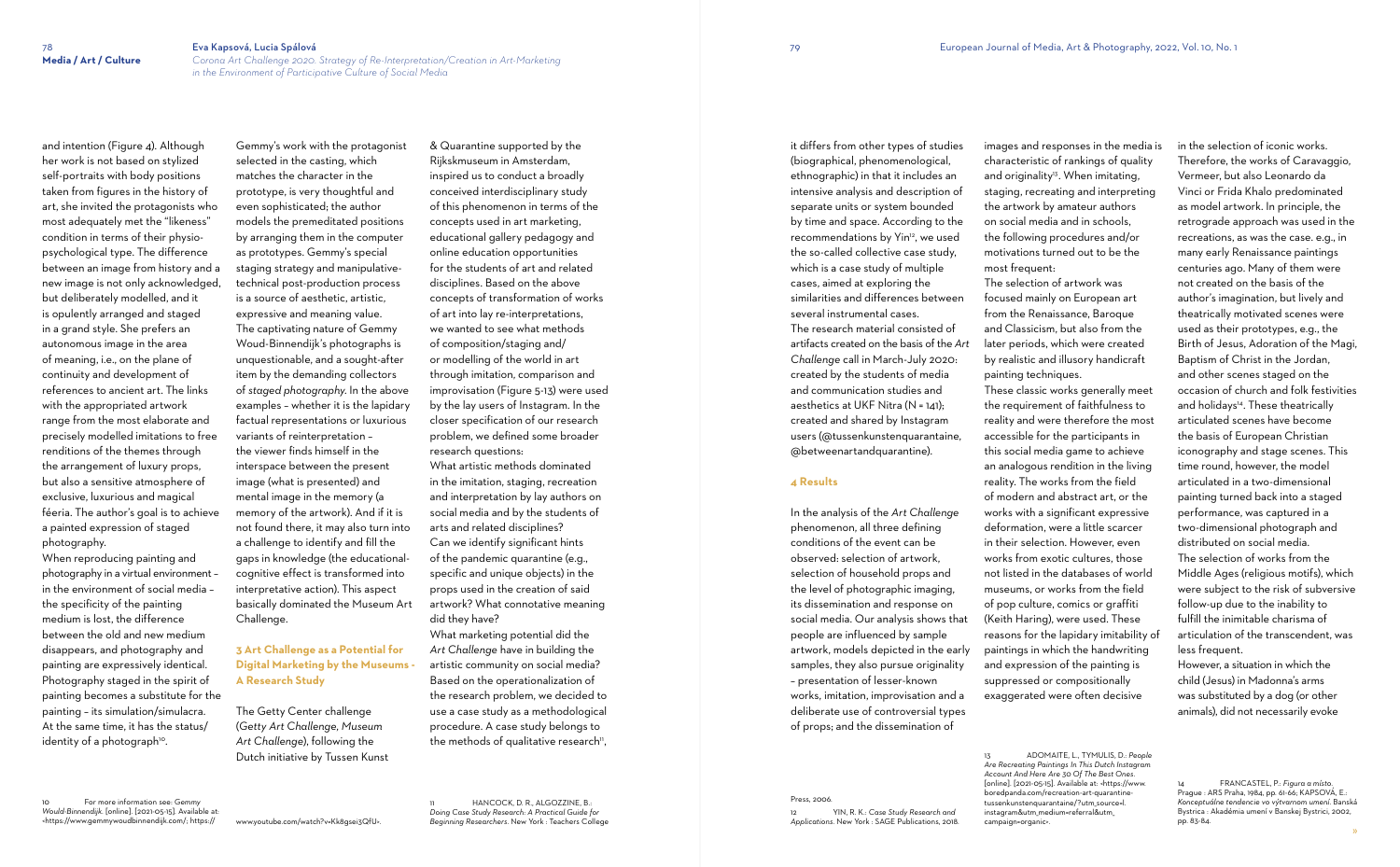controversial, ironic or negative

connotations, but on the contrary, it drew attention to the deficits of today's society and the declining birth rate in the Euro-American society. On the other hand, sacred works of art with a religious theme may look bizarre per se, and their performative "folk" imitation may lead to increased bizarreness if the art figure or reality from the past is replaced by a profane contemporary object of everyday life (which was also one of the requirements in the challenge); e.g., the breast in the painting with a nursing Madonna was replaced by a funnel, or the newborn wrap, resembling the shape of a beehive, was formed by a rough carpet, in which the partner of the main protagonist (Madonna) was wrapped. The selection of artwork was largely focused on single-figure portraits, which reflected the conditions of social isolation.

expression. The absence of imitation established a controversial and subversive relationship of intertextual follow-up or post-production, mostly without the intention to devalue the original ideological values of the painting, but also without the obligation for its literal recreation. The multi-figure scenes, which were more difficult in terms of coordination of the protagonists, brought numerous humorous shifts, which were prepared in a targeted manner or resulted from the situation as aesthetics of the unintentional. The use of props established a primarily controversial and absurd position in relation to the original with a slight undertone of irony, but not an outright mockery of the original image.

In the process of reinterpretation, these paintings became stylized portraits on a historical basis and photographic self-portraits at the same time. The external likeness (without a deeper relation to the painting prototype, i.e., the psychology of the person portrayed and the pictorial situation) was a condition to personalize with the prototype. The selection of a wellknown iconic image was also made with regard to the physiognomic features of the imitator/imitators to achieve a faithful representation of the model. In several cases, the absence of likeness was compensated for by make-up techniques at the level of lay skills, and also with a sense of theatrical

The images of objects reflecting the given historical period could not be used, and the participants were directly invited to use household items in the call. Some institutions proposed certain required household props and thus directly determined the objects that appeared in the recreated paintings. For example, hygiene aids – and especially toilet paper, face masks and rubber gloves – proved to be the most sought-after commodity at the beginning of the pandemic, and at the same time it was assumed that their use would not be smooth and trouble-free due to the various lockdowns. The baroque collars in the Baroque

portraits were humorously improvised with *toilet paper* rolls. Another frequently substituted object was the *face mask* (it often appeared in the re/creation of the painting by René Margritte

*The Son of Man*, in which the face mask replaced the original apple covering the man's face; the folding clothes dryer replaced the harp, the monkey in Frida Khalo's self-portrait was replaced by a stuffed toy; the special period head cover of a young woman *(The Girl with a Pearl Earring)*  was replaced by a bizarrely tied piece of textile – a towel, etc.). The noble object from high culture was replaced by a profane object from the household. The interpretation shifted to a pop culture painting, which is close to and based on the poetics of pop art. These substituted props fostered the semantic, expressive and ironic distancing, humour and subversion, which adds a novel and updated charge to the painting – but also space for possible tabloidization and profanation. The very call, which required the use of household props, conditioned the profanation of the subject in the field of high art, but on the other hand, it also established the possibility of using reinterpretation in the marketing environment. The use of props established a primarily controversial and absurd position in relation to the original with a slight undertone of irony, but not an outright mockery of the original image. If an affirmative follow-up of the model appeared, it was based on a thorough examination of the position of the protagonists, the atmosphere and legacy of the artwork, and it mostly had an educational intention. Sometimes the idea in the painting took precedence over a faithful figural composition, and so the recreation resembled a free reinterpretation. The recreations of sculptures were less frequent than the recreations of paintings. Some recreations of *The Thinker* by A. Rodin did not respect the character's extraordinary and special position and implemented a current motif – a reflection on the pandemic. In the reinterpretations, the expression was frequently shifted towards desacralization, profanation and even vulgarization of the expression and absence of the atmosphere and special charisma (energy) radiating from the original. The premise stipulated by German philosopher Walter Benjamin about the loss of the aura of the reproduced work could also be observed in this form of recreation, analogy and repetition. On the other hand, this unpretentious, imitation (mimesis)-based, free and easy relationship with the prototype can be assessed positively and the sophistication, variety and variability of improvisation in the recreations can be viewed as a sign of resilience in the times of absence of fullness. With the loss comes a gain in the form of recreation (true recreation) of the mini-society of participants in home-based interpretation events.

These limited conditions and inventive practices establish the quality of humour, wit and amusement, leading to the release of tensions and a therapeutic effect. This idea was a framework for the initial task formulated by the museums and Instagram groups: filling of leisure time (recreation – a leisure activity), connection between oneself, art and a specific work of

art, but also the specific institution, reflection on one's own (pandemic) situation "through somebody else" (artistic prototype), sharing of the situations with the group in which the people/recreating authors formed a limited social bubble. The very qualitative and quantitative limitations of the protagonists of the recreations became a challenge in dealing with the call and staging the scene of the artistic painting with a positive and humorous charge and energy, which is born in the space between the original and its imitation.

The last condition – the photograph of the staged painting – was yet another special challenge. The photographic capturing of the staged scene plays an important role in the event. The authors had to deal with the fact that the scene had to be modelled and the angle of the photo had to be adjusted so that the composition of the scene corresponds to the original. The photographer's point of view was essential so as not to distort the shortcuts in the perspective, which were made to increase the impact of the painting. However, the recreations of the scene often proved that the set is virtually impossible – it is a privilege of the painters and their trade.

# **Conclusion**

The *Museum Art Challenge* has aroused great interest in this playful idea and sparked a societywide discussion on a global scale. The paintings recreated on the background of the originals became the subject of discussion on social media. The challenge prompted the creation of thousands of original photographs. The identification of the artworks and the subsequent broad discussions were based on the general cultural awareness of the iconic works from the collections of the world's museums. Lesser-known artwork had a lower rate of success in the discussions. The popularity of certain works of art was reinforced and strengthened yet again and their current patrons/ administrators – the relevant museums or galleries involved in this great social game during the pandemic – were referenced. The recreation of iconic works pointed out the creative potential of artists and laymen and the opportunities for using the recreation and re-interpretation strategy for therapeutic, socialization, educational and art marketing goals.

## **Acknowledgement**

*The research study is a partial output of the project APVV-18-0257 Incubator of Multimedia Digital Production – Reciprocal Transfer of Science, Art and Creative Industries.*

# **Bibliography**

ADOMAITE, L., TYMULIS, D.: *People Are Recreating Paintings In This Dutch Instagram Account And Here Are 30 Of The Best Ones*. [online]. [2021-05-15]. Available at: <https://www.boredpanda. com/recreation-art-quarantinetussenkunstenquarantaine/?utm\_ source=l.instagram&utm\_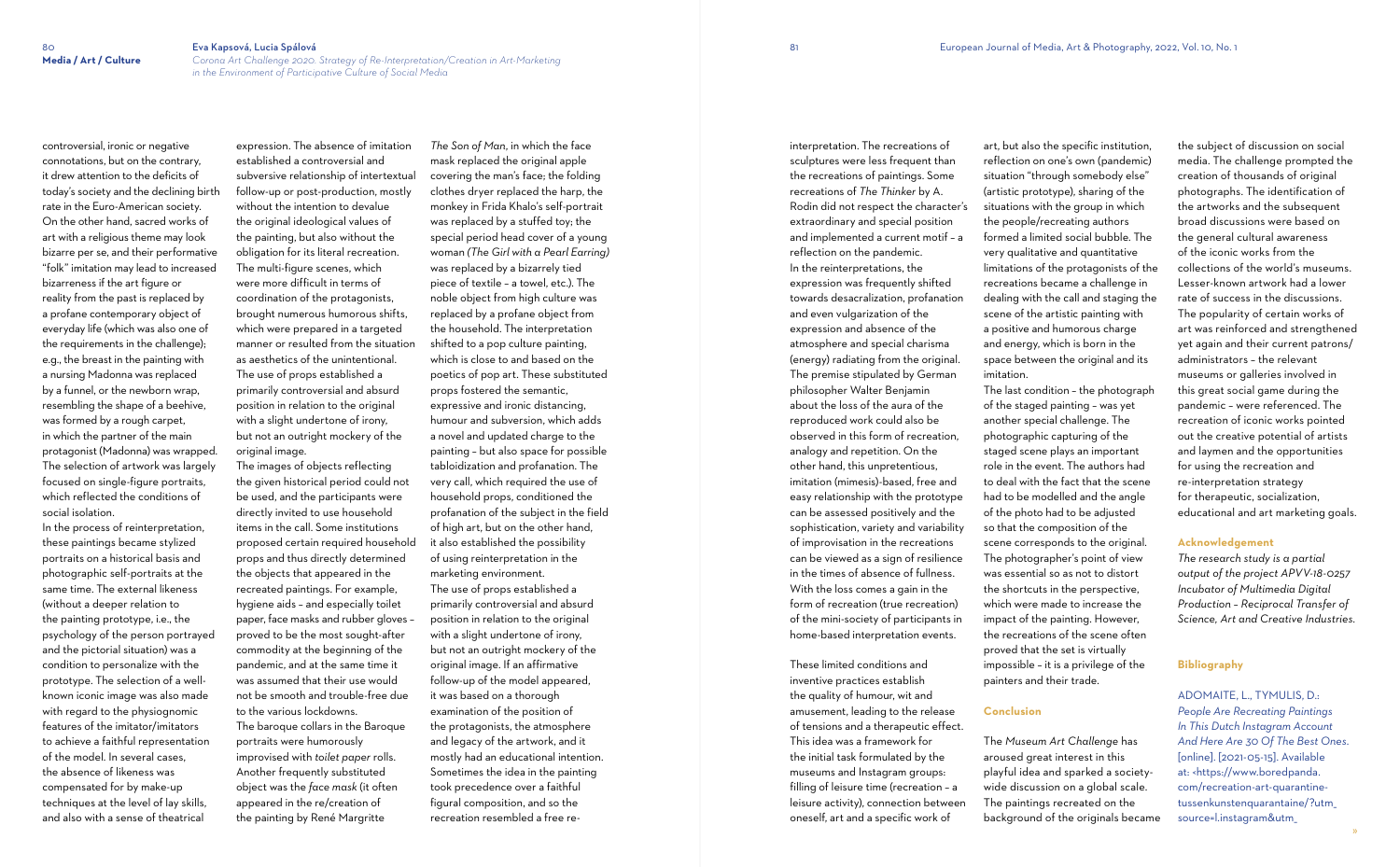### 83 European Journal of Media, Art & Photography, 2022, Vol. 10, No. 1

medium=referral&utm\_ campaign=organic>. BRNÍK, A., KAPEC, M.: Impact of the First and Second Waves of Coronavirus on Slovak Radio Audiences. In *Media Literacy and Academic Research*, 2021, Vol. 4, No. 2, pp.166-186. ISSN 2585-9188. FRANCASTEL, P.: *Figura a místo*. Prague : ARS Praha, 1984. *Gemmy Would-Binnendijk*. [online]. [2021-05-15]. Available at: <https:// www.gemmywoudbinnendijk.com/>. GERŽOVÁ, J.: Vladimír Kordoš. In VALOCH, J. et al.: *Vladimír Kordoš.* Bratislava : FO ART Bratislava, 2011, pp. 94-100.

GRIFFITH, C.: *The Most Extravagant Vanity Case. Cindy Sherman, Master of Disguise, Puts on a New Face: High-end Designer*. [online]. [2021-05-15]. Available at: <www. townandcountrymag.com/style/fashiontrends/a2375/louis-vuitton-vanity-case/>. HANCOCK, D. R., ALGOZZINE, B.: *Doing Case Study Research: A Practical Guide for Beginning Researchers*. New York : Teachers College Press, 2006. HURAJOVÁ, A., HLADÍKOVÁ, V.: Educating for Good Character: From Critical Thinking to Intellectual Character Virtues. In *Media Literacy and Academic Research*, 2022, Vol. 5, No. 1, pp. 178-191. ISSN 2585-8726. KAPSOVÁ, E.: *Konceptuálne tendencie vo výtvarnom umení*. Banská Bystrica : Akadémia umení v Banskej Bystrici, 2002. KESNER, L.: *Muzeum umění v digitální době*. Prague : Argo a Národní galerie v Praze, 2000. *MoMA Learning*. [online]. [2021- 05-15]. Available at: <https://www. moma.org/learn/moma\_learning/

cindy-sherman-untitlednumber-228-1990/>. RUSNÁKOVÁ, K.: *História a teória mediálneho umenia na Slovensku*. Bratislava : Vysoká škola výtvarných umení, 2006. VALOCH, J.: Tvorba jako interpretace. In VALOCH, J. et al.: *Vladimír Kordoš.* Bratislava : FO ART Bratislava, 2011, pp. 15-47. YIN, R. K.: *Case Study Research and Applications*. New York : SAGE Publications, 2018.

## **Authors**

Prof. PhDr. Eva Kapsová, PhD. ekapsova@ukf.sk

The Institute of Literary and Artistic Communication Faculty of Arts Constantine the Philosopher University in Nitra Trieda A. Hlinku 1 94901 Nitra SLOVAK REPUBLIC

Assoc. Prof. Lucia Spálová, PhD. lspalova@ukf.sk

Department of Mass Media Communication and Advertising Faculty of Arts Constantine the Philosopher University in Nitra Trieda A. Hlinku 1 94901 Nitra SLOVAK REPUBLIC

## **Profile of the Authors**

Eva Kapsová (1954) focuses on aesthetics and semiotics of visual phenomena and methodology of verbal interpretation of Fine Arts. She also addresses the curatorial work, and has conducted realisations of a series of exhibitions of contemporary Slovak visual arts. She has published several scientific publications, exhibition catalogues and monographs, and she is the editor of several scientific collective volume proceedings (*Výrazové osobitosti výtvarného diela* (1997), *Konceptuálne tendencie vo výtvarnom umení* (2002), *Aktuálne tendencie v tvorbe výtvarníkov nitrianskeho regiónu* (2006). *Text in the expanded Field of Sculpture* (2014), *Fenomén mesta v umení, brandingu a typografii* (2020).

Lucia Spálová (1975) regards the transdisciplinary nature of research anchored in social sciences, in critical social psychology and in discursive linguistics. The main topic of this research in the field of media and communication studies is the social responsibility of media discrimination in the media, media portrayals of stereotypes and effectivity of persuasion techniques in digital communication.